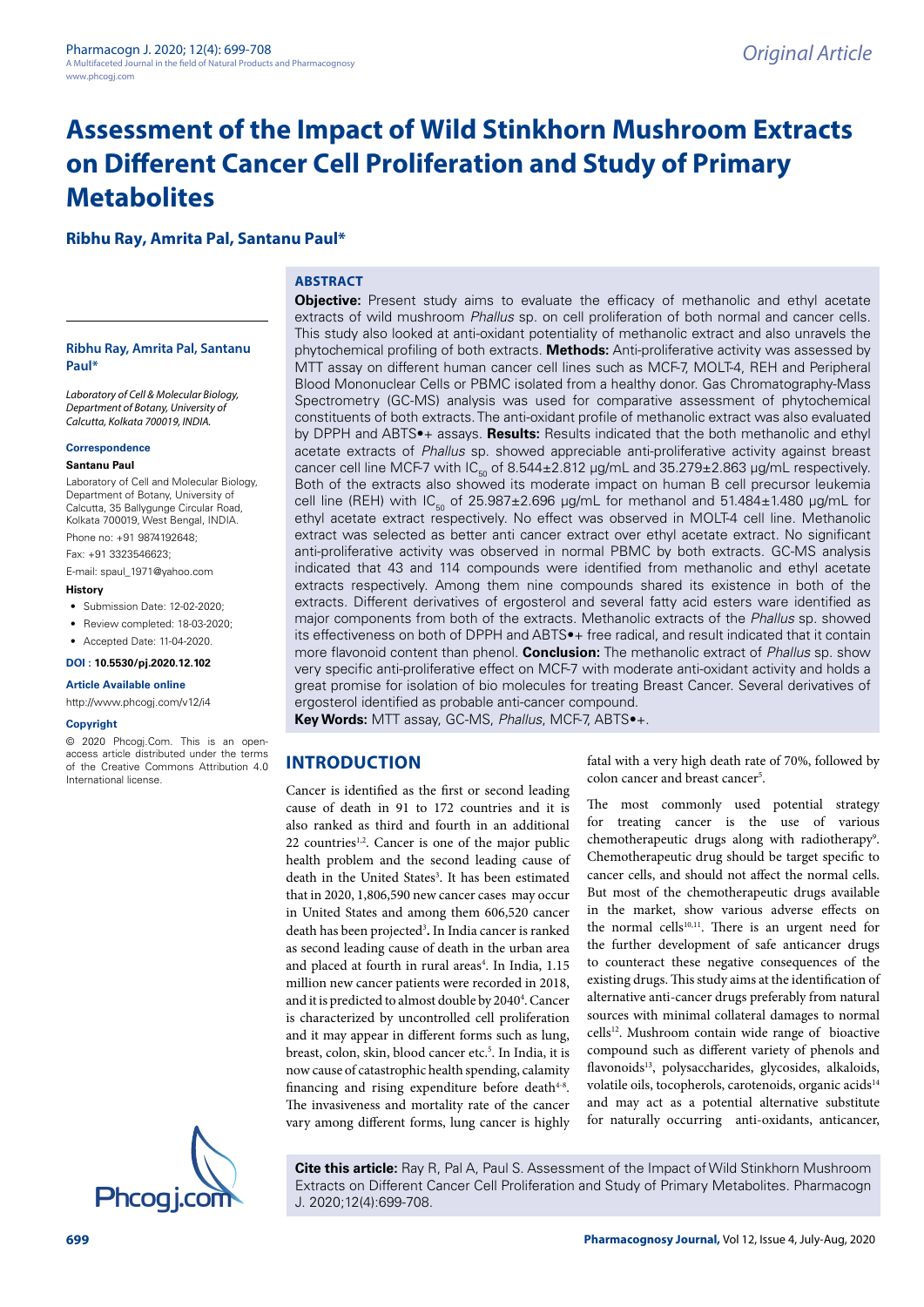immunomodulating, anti-inflammatory, cardiovascular, anti-microbial and anti-diabetic drug<sup>15-19</sup>.

The stinkhorn-- (genus Phallus Junius ex L.) is classified under the family of Phallaceae of order Phallales, which are easily identified by its foetid odour, saccate rhizomorph containing volva, unbranched sponge like pseudostipe with extremely attached olive brown to dark brown slime containing the spore mass (gliba) and occasionally a skirtlike indusium<sup>20</sup>. All species under the Phallaceae are short-lived<sup>21</sup>, begin their development as an oval or round shaped structure termed as "eggs" (early stage of basidiocarp) but mature basidiocarp show drastic variation of colour and pattern, thus distinguish different species of this genus<sup>2021</sup>. The mature spore mass produces a characteristic carrion like smells which attracts different insects to disperse the spore, and make it one of the most easily recognizable species of fungi. According to Index Fangorum 2016, genus Phallus contains 31 species. Reported Phallus species show wide range of distribution pattern in different climate type from tropical, subtropical and temperate forest but predominantly occupying the tropical and subtropical habitat<sup>22-26</sup>. There are a large number of Phallus sp. reported from different habitat and location of India2026-28 .

So, in this present study we have tried to assess the impact of both ethyl acetate and methanolic extracts of wild stinkhorn (Phallus sp.) on different cancer line (MCF-7, MOLT-4, REH) in vitro and try to compare the phytochemical constituents profiling of two extracts through GC-MS analysis. The antioxidant profile of the methanolic extract of this mushroom was also evaluated.

# **MATERIALS AND METHOD**

#### Chemicals

All chemicals used were of analytical grade and freshly prepared. RPMI 1640 (Sigma Aldrich), DMEM (Sigma Aldrich), FBS (Sigma Aldrich), Penicillin and Streptomycin (Sigma Aldrich), MTT [3- (4,5 dimethylthiazol-2-yl)-2,5-diphenyltetrazolium bromide (Sigma Aldrich), DMSO, Phosphate Buffer Saline (Himedia) , 2, 2-Diphenyl-1 picrylhydrazyl (DPPH) (SRL) , 2, 2′-azinobis (3-ethylbenzothiazoline-6-sulfonic acid) (ABTS) (Sigma-Aldrich), sodium persulfate (SRL) , Gallic acid (Merck), Sodium carbonate (Merck), Folin Ciocalteau (Merck), Methanol, Ethyl acetate, Hexane,. Quercetin (SRL), Sodium nitrite (Himedia), Aluminum chloride (Merck).

#### Sample collection and identification

The fresh mature fruit body of Phallus was collected from Lolegaon (27°00'50.6"N 88°33'40.4"E ), a small Lepcha village of Kalimpong district of West Bengal during the month of May 2019 .Their morphological characteristics such as color, size, shape were recorded on spot immediately after collection.

#### Molecular identification of the mushroom

DNA extraction-Total genomic DNA was extracted from the airdried specimen (38 mg) by using the Fungal gDNA Mini Kit (Xcelris Genomics, Ahmedabad, India) following the manufacturer instructions.

Polymerase Chain Reaction (PCR)- Internal transcribed spacer (ITS) region 1, 2 and the 5.8s rDNA were amplified by using a pair of primer sequence ITS1 (forward primer 5' TCC GTA GGT GAA CCT GCG G 3') and ITS4 (reverse primer 5' TCC TCC GCT TAT TGA TAT GC 3')<sup>29</sup>. The PCR reaction mixture were contained following components :10X PCR buffer (Thermo#EP0702) , 8X dNTP mix 2 mM each (Thermo #R0241) , 100 mM of each primer, 30 ng of extracted genomic DNA, 5 U/μL Taq DNA polymerase (Thermo#EP0702), 20 mM MgCl (Thermo#EP0702) and nuclease free water to make final volume 50 µL**.** Amplification reaction was performed by using 96 well thermal

cycler (Veriti, Applied Biosystems) programmed as initial denaturation for 4 min at 94°C followed by 35 cycles consisting of 1 minutes at 94°C (denaturation) then 1 min in 56°C for annealing, 1 min at 72°C (extension) and finally one cycle for 10 min at 72°C for final elongation.

The PCR amplicons were checked by electrophoresis on 2% agarose gel containing ethidium bromide.

Sequencing- PCR amplicons were then further purified and were subjected to automated DNA sequencing on an ABI3730XL-15104-028 DNA Analyzer (Applied Biosystems, USA) using same sets of primers identical with amplicons for the ITS rDNA region. The newly generated sequences were then deposited in GenBank (www.ncbi.nlm.nih.gov).

#### Extraction procedure

Fresh material was air-dried and grinded by mixer grinder. Powdered basiodiocarp (5g) was first defatted with 50 mL of hexane for 48 hours. After that residue was air-dried and extracted with 50 mL of ethyl acetate for 48 hours. The mixture was filtered through whatman-4 and then lyophilized to ethyl acetate fraction (EAP). The residue was further re-extracted with 50 mL methanol 48 hours and same procedure was followed for obtaining methanol fraction (MEP).

## Cell line and culture

MCF-7 (human breast cancer cell line), MOLT-4 (human acute T lymphoblastic leukaemic cell line), REH (human B cell precursor leukemia cell line) cell lines were used for the evaluation of antiproliferative activity of both EAP and MEP extracts. Above cell lines were cultured in either DMEM or RPMI 1640 supplemented with 2 mM L-glutamine, 10% (v/v) FBS (heat inactivated), 10 U/mL penicillin and streptomycin and incubated at 37°C in a humidified atmosphere of 5% CO<sub>2</sub> incubator (HF90).

#### Cell viability assay

In order to determine the impact of both EAP and MEP extracts on cell proliferation, MTT assay<sup>30</sup> was performed. Briefly, 5X10<sup>4</sup> cells was seeded in 96-well cell culture plate in presence of MEP and EAP (10- 100µg/mL) for 48 h. After that, cell culture media was replaced with 5% FBS-containing phenol red-free DMEM and MTT (200 µL; 0.5 mg/mL) and incubated for 4h in a humidified incubator containing 5%  $CO_2$ . Finally, the media was discarded and formazan crystals was dissolved in DMSO and was measured at 560 nm (iMark, Biorad). 5% SDS lyses buffer was used for making the 100% full lysed cell and it was also spectrophotometrically measured at 560 nm (iMark, Biorad) .The percentage of cell viability was calculated according to the following equation: % cell viability = (O.D. sample – O.D. 100%lysis) / (O.D. 0%lysis – O.D.100%lysis)  $\times$  100.

# Comparative phytochemical profiling of EAP and MEP by Gas Chromatography-Mass Spectrometry (GC-MS) analysis

Phytochemical investigation of both EAP and MEP extracts were performed by gas chromatographic analysis 7890A (Agilent Technologies) coupled with a mass spectrometer (MSD 7000). For gas chromatographic analysis a capillary non-polar column HP-5MS (5% Phenyl Methyl Silox: Agilent 19091S-433) with the dimension of 30 m X 250 μm, along with film thickness: 0.25μm was used. Helium was used as a mobile phase with a flow rate of 2.25 mL min-1. The injection volume of the sample was 1 μL with a split ratio of 2:1 at 320 °C. The oven was programmed at 60 °C, then raised to 320 °C for 12 min at 6 °C min-1 rate. For mass spectrometric analysis the system was programmed in full scan, with electron impact 70 eV in a range of 50-550 (m/z). The compound was identified by comparing its fragmentation profile with spectra present in the library NIST version 2.2.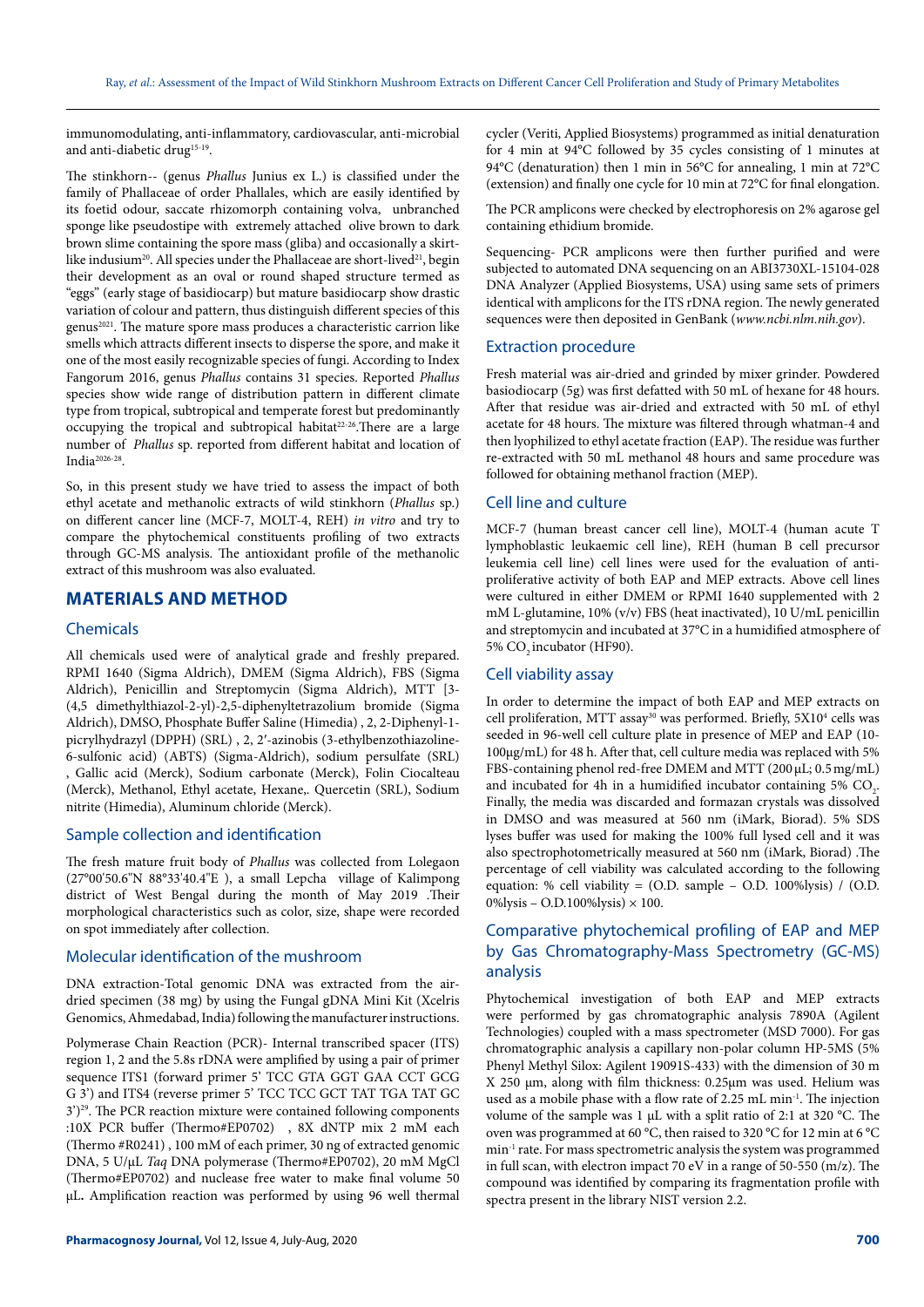#### Evaluation of antioxidant potential of MEP

The DPPH and ABTS•+ free radical scavenging assay are widely used methods for evaluation of the antioxidant capacities of natural products<sup>31</sup>. This aforementioned assays are performed by spectrophotometric techniques based on the quenching of stable colour radicals (DPPH and ABTS•+) and thus indicate the radical scavenging potentiality of antioxidant compounds even when present in complex biological mixtures<sup>31</sup>.

To determinate the impact of MEP on artificially generated free radical, DPPH free radical scavenging assay and ABTS•+ free radical scavenging assay were carried out.

## DPPH free radical scavenging Assay

The free radical scavenging activity of the MEP on DPPH radicals was measured according to the method of Hajra et al.<sup>32</sup> and Brand-Williams et al.<sup>33</sup> with slight modification. Briefly 0.9 mL of DPPH solution (0.1 mM) was added to a test tube of 100 µL mushroom extract, concentration range 100-500 µg/mL diluted with methanol. Control was prepared with methanol instead of the mushroom sample. The reaction mixture was incubated for 2 h at room temperature and the absorbance was measured at 515 nm with a spectrophotometer (Shimadzu). The percent of reduction of DPPH was calculated according to the following equation: % DPPH reduction =  $[\{(Ac-As)/Ac\}\times100]$  (Where; As is the absorbance of sample, Ac is the absorbance of control).

## ABTS•+ free radical scavenging assay

The free radical scavenging activity of the MEP on ABTS•+ radicals was measured according to the method of Re et al.<sup>34</sup> with slight modification. The long-lived ABTS•+ radical cation chromophore 2, 2´-azinobis-(3 ethylbenzothiazoline-6-sulphonate) was generated by reacting 7 mM of ABTS stock solution (prepared in deionised water) with 2.45mM potassium persulfate (prepared in deionised water ) at a ratio 1:1 (v/v) and the mixture was incubated in the dark at room temperature for twelve hours before use. Working solution of ABTS•+ was prepared by diluting ABTS stock solution with 5mM phosphate buffer solution (PBS), pH 7.4, and equilibrated an absorbance of  $0.7$  ( $\pm$  0.2) at 734 nm at 30°C. The assay was performed in 96 wall microplate by following protocol, 10 μL of methanolic extract (concentration range, 100-500 µg/ mL diluted methanol) of mushroom were mixed with 290μL of ABTS•+ working solution and incubated for ten minutes at 37°C.The reduction of ABTS•+ radical by mushroom extract, containing antioxidant compounds was measured by the change of absorbance of ABTS•+ radical at 734nm (Shimadzu). The percent of reduction of ABTS•+ was calculated according to the following equation: % ABTS $\bullet$ + reduction =  $[\{(Ac-As)/Ac] \times 100]$  (Where; As is the absorbance of sample, Ac is the absorbance of control.)

## Assessment of antioxidant compound present in MEP

The antioxidant potentiality of the mushroom extract depends on the antioxidant compound present in the extracts. The phenol and flavonoid are the major antioxidant compounds present in biological mixtures. So the total phenol and flavonoids content of MEP were also quantitatively evaluated.

#### Total Phenolic content determination

Total phenolic content of MEP was quantitatively measured by the method of Singleton et al.<sup>35</sup> and Mridha et al.<sup>36</sup> using Folin-Ciocalteu reagent with vary minor modification. 200 µL of mushroom extract was mixed with 1 mL of Folin-Ciocalteu reagent. After 5 minutes, 0.8 mL of 10% sodium carbonate solution was added and volume was adjusted with help of 50% methanol. Then the mixture was incubated in dark for 20 minutes and finally the absorbance was read at 765 nm

by spectrophotometer. Different concentration of Gallic acid (0-10 µg/ mL) was used as a standard. Finally, the result was expressed as mg of Gallic acid equivalent (GAEs) present per g of mushroom dry weight.

#### Total flavonoid content determination

Total flavonoid content of MEP was quantitatively assessed by following the method of Shing et al.<sup>37</sup> using aluminium chloride colorimetric method . Briefly 200 µL of mushroom extract was diluted with 1 mL of double distilled water and then 75 µL 5% sodium nitrate solution was added. After 6 minutes of incubation 75 µL of 10% aluminium chloride solution was added to the reaction mixture and kept for 5 minutes in room temperature. Finally, 500 µL of 1M sodium hydroxide solution was added to the mixture, and it was vortexed and absorbance was taken at 510 nm. Different concentration of Quercetin (10-100 µg/ mL) was used as a standard. Finally, the result was expressed as mg of Quercetin equivalent (QEs) present per g of mushroom dry weight.

## **RESULT**

#### Identification of the mushroom by DNA Barcoding

DNA barcoding is one of the most emerging molecular technique for identification and taxonomic revision of the biological specimen<sup>38-40</sup>. DNA sequence based specimen identification method was applied for this present study to verify the morphologically identified species. Genomic DNA extracted from this specimen was amplified with combination of both ITS1 and ITS4 primers and 365 bp long stretch of DNA sequence was generated. The generated sequence was submitted to gene bank with accession number MT007520. The closest hit of MT007520 was Phallus coronatus **(**GenBank : MG678522), sequence identity=313/324 (97%); gaps= 4/324 (1%).

## Cell viability assay

Both EAP and MEP extracts of Phallus showed very effective antiproliferative activity in vitro when subjected to MTT assay at the time point of 48 hours (Figure 1).  $IC_{50}$  is the particular concentration of the drug, where 50% of cancer cells are killed. The  $IC_{50}$  of both MEP and EAP against different cancer cell line were represented on Table 1 (Figure 1C). The  $IC_{50}$  value of MEP against the MCF-7 and REH were 8.544 $\pm$ 2.812 µg/mL and 25.987 $\pm$ 2.696 µg/mL respectively. IC<sub>50</sub> value of EAP against the MCF-7 and REH were 35.279±2.864 µg/mL and 51.484±1.481 µg/mL respectively. MOLT-4 cell line showed minimal activity than aforementioned two cell lines.  $IC_{50}$  value of MOLT-4 cell line were 131.266±9.806 µg/mL against MEP extract and 126±2.111 µg/ mL against EAP extract. Both extracts showed very negligible cytotoxic activity against Peripheral Blood Mononuclear Cells or PBMC isolated from healthy donor (Figure 1A,1B). So, it can be assumed that both extract of Phallus showed the specific cytotoxic effect on cancer cells, no such derivation on the ground of cell viability were recorded from normal PBMC cells.

# Comparative study of photochemical profiling of EAP and MEP by Gas Chromatography-Mass Spectrometry (GC-MS) analysis

GC-MS chromatogram of both MEP and EAP were represented in Figure 2 and Figure 3 respectively. Total 43 and 114 compounds were identified by comparing its fragmentation profile with spectra present in the library NIST version 2.2. Among them the major compounds which occupied minimum 1% of total area were listed in Table 2 for EAP and Table 3 for MEP respectively. Total 16 major compounds were found in MEP and 29 major compounds were found in EAP and 9 compounds were shared by both of extracts.

EAP extract were contained two major compounds namely ergosta-5,22-dien-3-ol,(3β,22E,24S) and 9,12-octadecadienoic acid (Z,Z)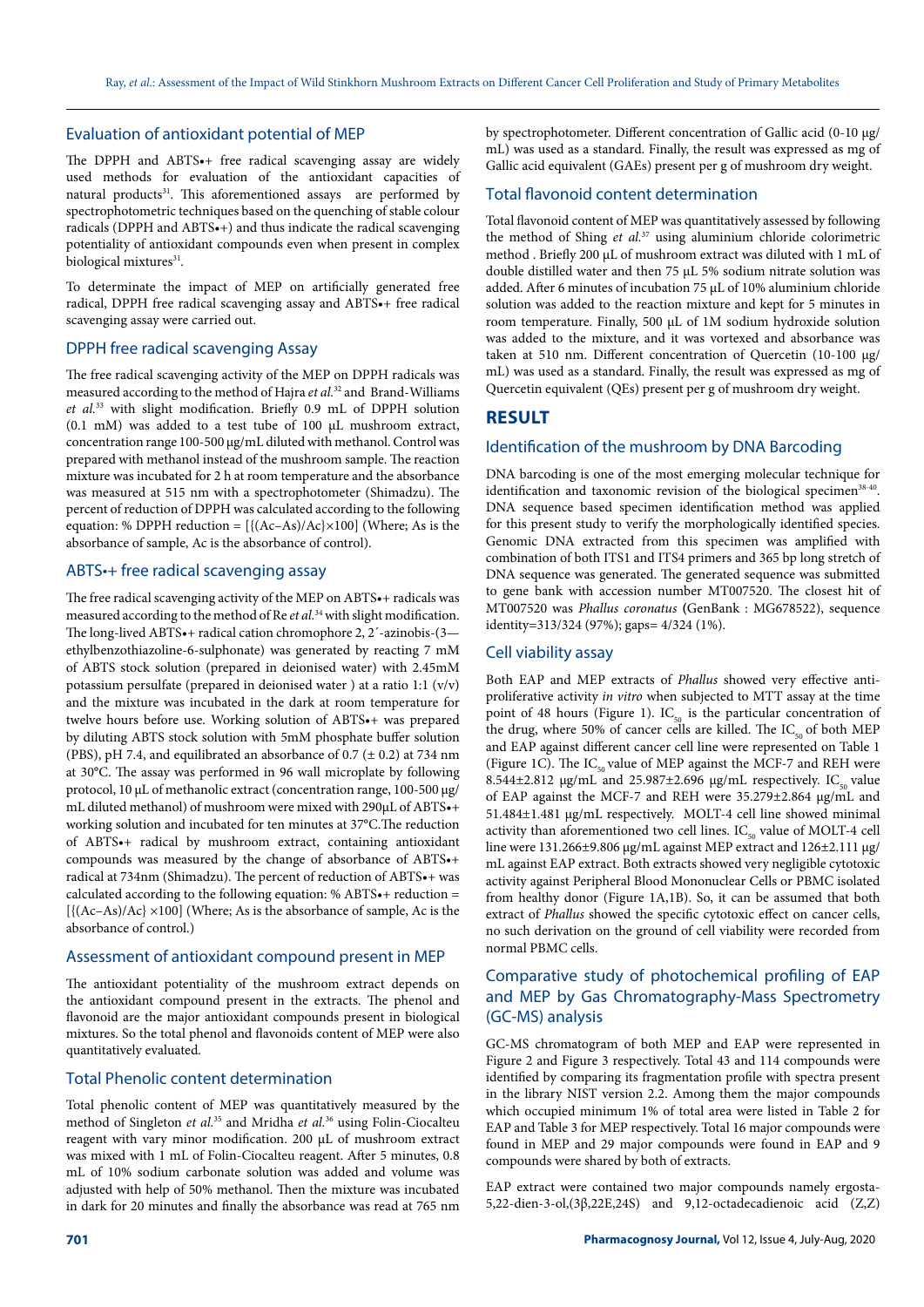Table 1: Comparative analysis of IC<sub>50</sub> (µg/mL) values of EAP and MEP of *Phallus* sp. tested in the following cell line through MTT assay. **Results are the mean value of three independent experiments with standard deviation.**

|                         | $IC_{\epsilon_0}(\mu g/mL)$ |                     |  |  |
|-------------------------|-----------------------------|---------------------|--|--|
| <b>Cancer cell line</b> | <b>EAP</b>                  | <b>MEP</b>          |  |  |
| $MCF-7$                 | $35.279 \pm 2.863$          | $8.544 \pm 2.812$   |  |  |
| <b>REH</b>              | $51.484 \pm 1.480$          | $25.987 \pm 2.696$  |  |  |
| MOLT-4                  | $126.702 \pm 2.111$         | $131.266 \pm 9.805$ |  |  |
|                         |                             |                     |  |  |



**Figure 1:** Selective anti-proliferative activity of EAP and MEP extracts of Phallus sp. (10-100 µg/mL) on different cancer cell lines including MCF-7, REH, MOLT-4 and normal cell PBMC. A) Methanolic extract (MEP), B) Ethyl acetate extract (EAP), C) Comparative account of  $IC_{50}$  values.





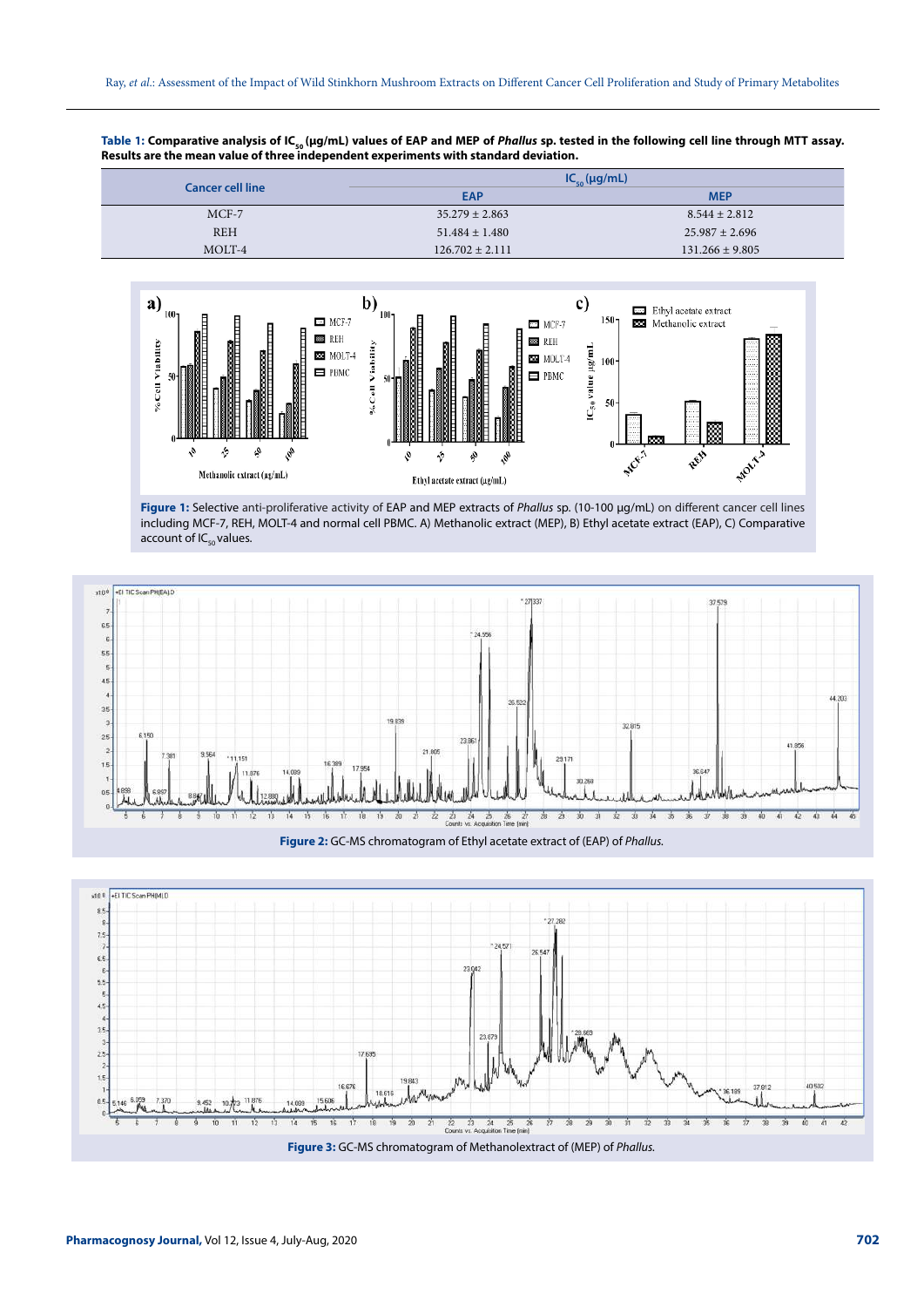| SI <sub>No.</sub> | <b>RT</b> | Area     | Name of the compound                                                                | <b>Molecular</b><br>weight | <b>Molecular</b><br>formula | CAS#           | <b>Biological Activity</b>                                                        | <b>Reference</b> |
|-------------------|-----------|----------|-------------------------------------------------------------------------------------|----------------------------|-----------------------------|----------------|-----------------------------------------------------------------------------------|------------------|
| $\mathbf{1}$      | 37.58     | 8.61     | Ergosta-5,22-dien-3-<br>$ol,(3\beta,22E,24S)$                                       | 398                        | $C_{28}H_{46}O$             | 17472-78-5     | anticancer                                                                        | $41\,$           |
| $\sqrt{2}$        | 27.27     | 6.76     | 9,12-octadecadienoic acid (Z,Z)                                                     | 280                        | $C_{18}H_{32}O_2$           | $60 - 33 - 3$  | antiinflammatory and<br>antiarthritic                                             | $42\,$           |
| 3                 | 44.20     | 4.03     | Benzenepropanoic acid,<br>3,5-bis(1,1-dimethylethyl)4-<br>hydroxy-, octadecyl ester | 530                        | $C_{35}H_{62}O_3$           | 2082-79-3      |                                                                                   |                  |
| $\overline{4}$    | 26.52     | 3.33     | 9,12-octadecadienoic acid (Z,Z)-<br>methyl ester                                    | 294                        | $C_{19}H_{34}O_2$           | $112 - 63 - 0$ | anticancer                                                                        | 43               |
| 5                 | 32.82     | 3.30     | Di-n-octyl-phthalate                                                                | 390                        | $C_{24}H_{38}O_4$           | 117-84-0       |                                                                                   |                  |
| 6                 | 25.00     | 3.27     | Chlorpyrifos                                                                        | 349                        | $C_{9}H_{11}Cl_{3}NO_{3}PS$ | 2921-88-2      | insecticides                                                                      | $\bf 44$         |
| 7                 | 19.84     | 2.80     | Dodecyl acrylate                                                                    | 240                        | $C_{15}H_{28}O_2$           | 2156-97-0      | antifungal                                                                        | $45\,$           |
| 8                 | 9.56      | 2.70     | Isopulegol                                                                          | 154                        | $C_{10}H_{18}O$             | 89-79-2        | antifungal                                                                        | 46               |
| 9                 | 6.15      | 2.43     | D-limonene                                                                          | 136                        | $C_{10}H_{16}$              | 5989-27-5      | anticancer                                                                        | $47\,$           |
| 10                | 7.38      | 2.18     | Bezene,<br>(1-methylenepropyl)                                                      | 132                        | $C_{10}H_{12}$              | 2039-93-2      |                                                                                   |                  |
| 11                | 37.82     | 2.16     | Ergosta-5,7,9(11),22-tetraen-3-ol,<br>$(3\beta,22E)$                                | 394                        | $C_{28}H_{42}O$             | $516 - 85 - 8$ |                                                                                   |                  |
| 12                | 24.15     | 2.14     | Palmitoleic acid                                                                    | 254                        | $C_{16}H_{30}O_2$           | 373-49-9       | antiinflammatory                                                                  | 48               |
| 13                | 23.86     | 2.00     | Hexadecanoic acid, methyl ester                                                     | 270                        | $C_{17}H_{34}O_2$           | $112 - 39 - 0$ | antibacterial and antifungal                                                      | 4950             |
| 14                | 16.39     | 1.95     | 2,4-Di-tert-butylphenol                                                             | 206                        | $C_{14}H_{22}O$             | $96 - 76 - 4$  | antimicrobial, antifungal,<br>antioxidant, antitumor                              | 515253           |
| 15                | 26.03     | 1.90     | 2(1H)-Naphthalenone, octahy dro-<br>4a-phenyl-, trans                               | 228                        | $C_{16}H_{20}O$             | 22844-36-6     | antimicrobial                                                                     | 54               |
| 16                | 27.85     | 1.75     | Acetamide, N-[2-(1H-indol-3-yl)<br>ethyl]-                                          | 202                        | $C_{12}H_{14}N_2O$          | 1016-47-3      |                                                                                   |                  |
| 17                | 41.86     | 1.71     | Ergosta-7,22-dien-3-ol, $(3\beta, 5\alpha)$                                         | 440                        | $C_{30}H_{48}O_2$           | 1449-60-1      |                                                                                   |                  |
| 18                | 6.07      | 1.67     | 1,3,8-p-Menthatriene                                                                | 134                        | $C_{10}H_{14}$              |                | 18368-95-1 aromatic volatile compound                                             | 55               |
| 19                | 26.61     | 1.54     | 9-Octadecenoic acid(Z)-,methyl<br>ester                                             | 296                        | $C_{19}H_{36}O_2$           | 112-62-9       | anticancer                                                                        | 4350             |
| 20                | 24.49     | 1.31     | n-Hexadecanoic acid                                                                 | 256                        | $C_{16}H_{32}O_2$           | $57 - 10 - 3$  | antiinflammatoy,<br>antioxidant,<br>hemolytic,<br>5-Alpha reductase<br>inhibitor. | 5657             |
| 21                | 29.17     | 1.24     | (4-Isopropylidenebicyclo[3.2.0]<br>hept-2-en-6-ylidene)acetic<br>acid, methyl ester | 204                        | $C_{13}H_{16}O_2$           |                |                                                                                   |                  |
| 22                | 36.65     | 1.22     | 3α-5-cyclo 5α-ergosta-6,8(14).22t-<br>triene                                        | 378                        | $C_{28}H_{42}$              | 24352-51-0     |                                                                                   |                  |
| 23                | 21.62     | 1.19     | 1-Nonadecene                                                                        | 266                        | $C_{19}H_{38}$              | 18435-45-5     | antimicrobial, antioxidant<br>and anticancer                                      | 58               |
| 24                | 9.45      | 1.13     | 1H-Indene,1-methylene                                                               | 128                        | $C_{10}H_8$                 | 2471-84-3      |                                                                                   |                  |
| 25                | 14.54     | 1.11     | Naphthalene, 1,7-dimethyl-                                                          | 156                        | $C_{12}H_{12}$              | $575 - 37 - 1$ |                                                                                   |                  |
| 26                | 22.25     | $1.10\,$ | Benzene,(1-pentyloctyl)-                                                            | 260                        | $C_{19}H_{22}$              | 4534-49-0      |                                                                                   |                  |
| 27                | 21.81     | 1.08     | 2,8-Decadienedioic acid, diethyl<br>ester                                           | 254                        | $C_{14}H_{22}O_4$           | 4921-68-0      | antibacterial                                                                     | 59               |
| 28                | 10.76     | 1.07     | 1-Phenoxypropan-2-ol                                                                | 154                        | $\rm{C_9H_{12}O_2}$         | 770-35-4       |                                                                                   |                  |
| $29\,$            | 27.34     | 1.04     | Oleic acid                                                                          | 282                        | $C_{18}H_{34}O_2$           | $112 - 80 - 1$ | antibacterial                                                                     | $60\,$           |

| Table 2: Major phytoconstituents identified in EAP extract of Phallus sp. and its biological uses. |  |
|----------------------------------------------------------------------------------------------------|--|
|----------------------------------------------------------------------------------------------------|--|

which appeared at 37.58 and 27.27 minutes interval with 8.61% and 6.78% peak area respectively. There were also many minor compounds such as bnzenepropanoic acid, 3,5-bis (1,1-dimethylethyl)4-hydroxy- ,octadecyl ester (4.03%), Di-n-octyl-phthalate (3.30%), Chlorpyrifos (3.27%), Isopulegol (2.70%), D-limonene (2.43%) etc. traced in EAP extract. n-Hexadecanoic acid (23.34%) and 9,12-Octadecadienoic acid (Z,Z) (12.23%) were found as a major compound in MEP extract and were appeared at 24.571 and 27.282 minutes time interval respectively. Several minor compound such as Octadecadienoic acid (9.72%); 9,12-Octadecadienoic acid (Z,Z) methyl ester (9.52%); 1,4-Benzenedicarboxylic acid, bis (2-methylpropyl) ester (7.14%); hexadecanoic acid, methyl ester (4.64%); aromadendrene (4.54%) were also detected from MEP extract. Nine compounds namely n-Hexadecanoic acid; 9,12-Octadecadienoic acid(Z,Z); 9,12-Octadecadienoic acid (Z,Z) methyl ester; hexadecanoic acid, methyl ester; oleic acid, 9-Octadecadienoic acid (Z) methyl ester; ergosta-5,7,9(11)22-tetraen-3-ol(3β,22E)-; 9,12-Octadecadienoic acid (Z,Z) were shared by both of the MEP and EAP. It was clearly observed that most of the fatty acid and its methylated derivatives are common for both of the extracts. Reported biological activities of the detected compounds were also listed in the Table 2 and Table 3 respectively.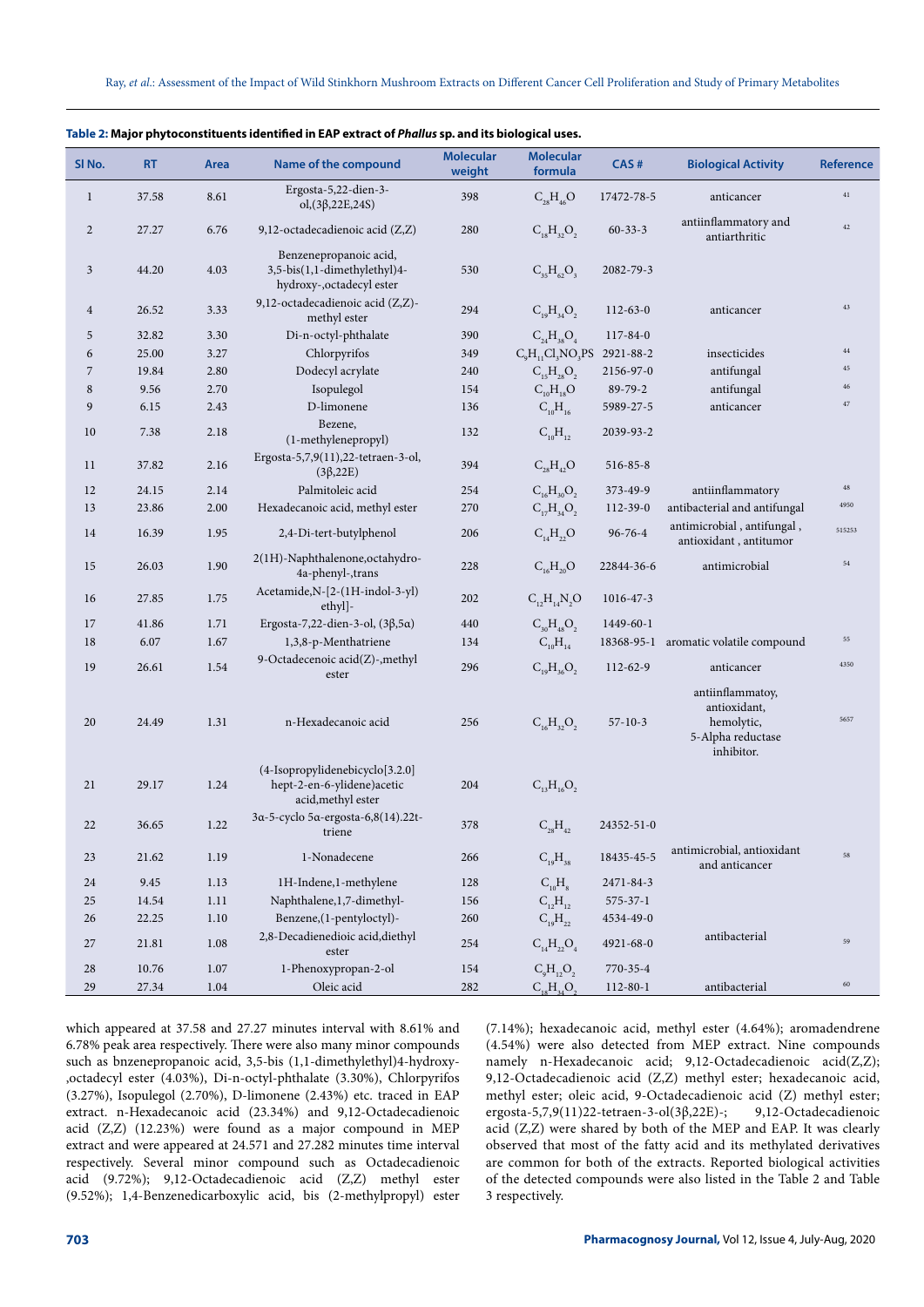| SI <sub>No</sub> | <b>RT</b> | <b>Area</b> | Name of the compound Molecular weight Molecular formula       |     |                         | CAS#           | <b>Biological Activity</b>                                                        | <b>Reference</b> |
|------------------|-----------|-------------|---------------------------------------------------------------|-----|-------------------------|----------------|-----------------------------------------------------------------------------------|------------------|
| 1                | 24.571    | 23.34       | n-Hexadecanoic acid                                           | 256 | $C_{16}H_{32}O_2$       | $57 - 10 - 3$  | antiinflammatov,<br>antioxidant,<br>hemolytic,<br>5-Alpha reductase<br>inhibitor. | 5657             |
| $\overline{c}$   | 27.282    | 12.23       | 9,12-Octadecadienoic<br>acid(Z,Z)                             | 280 | $C_{18}H_{32}O_2$       | $60 - 33 - 3$  | antiinflammatory and antiarthritic                                                | 42               |
| 3                | 27.646    | 9.72        | Octadecadienoic acid                                          | 284 | $C_{18}H_{36}O_2$       | $57 - 11 - 4$  |                                                                                   |                  |
| $\overline{4}$   | 26.547    | 9.52        | 9,12-Octadecadienoic<br>$acid (Z,Z)$ methyl ester             | 294 | $C_{19}H_{34}O_2$       | $112 - 63 - 0$ | anticancer                                                                        | 43               |
| 5                | 23.042    | 7.14        | 1,4-Benzenedicarboxylic<br>acid, bis(2-methylpropyl)<br>ester | 278 | $C_{16}H_{22}O_4$       | 18699-48-4     |                                                                                   |                  |
| 6                | 23.879    | 4.64        | Hexadecanoic acid.<br>methyl ester                            | 270 | $C_{17}H_{34}O_2$       | $112 - 39 - 0$ | antibacterial and antifungal                                                      | 4950             |
| $\overline{7}$   | 17.695    | 4.54        | Aromadendrene, dihydro                                        | 202 | $C_{15}H_{22}$          |                | anticancer                                                                        | 61               |
| 8                | 27.344    | 3.16        | Oleic Acid                                                    | 282 | $C_{18}H_{34}O_2$       | $112 - 80 - 1$ | antibacterial                                                                     | 60               |
| 9                | 27.017    | 3.06        | Methyl stearate                                               | 298 | $C_{19}H_{38}O_2$       | $112 - 61 - 8$ | anticancer                                                                        | 62               |
| 10               | 40.502    | 1.97        | Ergosta-7,22-dien-3-ol,<br>$(3\beta, 5\alpha, 22E)$ -         | 398 | $C_{28}H_{46}O$         | 2465-11-4      |                                                                                   |                  |
| 11               | 26.638    | 1.78        | 9-Octadecadienoic acid<br>$(Z)$ methyl ester                  | 296 | $C_{19}H_{36}O_2$       | 112-62-9       | anticancer                                                                        | 4350             |
| 12               | 16.676    | 1.70        | Aromadendrene, dehydro-                                       | 202 | $C_{15}H_{22}$          |                | anticancer                                                                        | 61               |
| 13               | 37.812    | 1.54        | Ergosta-5,7,9(11)22-<br>tetraen-3-ol, $(3\beta, 22E)$ -       | 394 | $C_{\infty}H_{\infty}O$ | 516-85-8       |                                                                                   |                  |
| 14               | 24.134    | 1.27        | Hexadecanoicacid, Z-11-                                       | 254 | $C_{16}H_{30}O_{2}$     | 2416-20-8      |                                                                                   |                  |
| 15               | 23.745    | 1.12        | Dibutyl phthalate                                             | 278 | $C_{16}H_{22}O_4$       | $84 - 74 - 2$  | antibacterial                                                                     | 63               |
| 16               | 27.883    | 1.07        | 9,12-Octadecadienoic<br>acid (Z,Z)                            | 280 | $C_{18}H_{32}O_2$       | $60 - 33 - 3$  | anticancer                                                                        | 62               |

#### **Table 3: Major phytoconstituents identified in MEP extracts of Phallus sp. and its biological uses.**

## Evaluation of antioxidant potential of MEP

#### DPPH free radical scavenging Assay

DPPH free radical scavenging assay was carried out with different concentration range (100-500 µg/mL) of the MEP extract (Figure 4A). Result indicated that with increase of the mushroom concentration the percentage of scavenging of DPPH radical proportionally increase in a linear manner. The percentage of scavenging of DPPH radical increase 10.073±0.8250 % to 61.276±8.286% at concentration range 100 µg/mL to 500  $\mu$ g/mL (Table 4). The IC<sub>50</sub> value is the particular concentration at which 50% of free radical is scavenged by antioxidant molecule of the extract<sup>5</sup>. The IC<sub>50</sub> value of MEP against the DPPH<sup>+</sup> free radical was 426.723±17.574 µg/mL (Table 5).

#### ABTS•+ free radical scavenging assay

free radical scavenging assay was also performed same concentration range (100-500 µg/mL ) of the MEP extract (Figure 4A). The percentage of scavenging of **ABTS•+** free radical proportionally increased with the concentration of MEP extract of mushroom in a linear manner (Figure 4). The percentage of scavenging of **ABTS•+ free** radical increase 27.295±1.974% to 91.790±2.277% at concentration range 100 µg/mL to 500 μg/mL (Table 4). The IC<sub>50</sub> value of MEP against the **ABTS**•+ free radical was 209.671±6.314 µg/mL (Table 5).

This result indicated that antioxidant molecule present in MEP extract of Phallus was more effective on ABTS•+ free radical than DPPH free radical (Table 5)**.**

## Assessment of antioxidant compound present in MEP

#### Total phenol content

Total phenol content of MEP of Phallus sp. was expressed as Gallic acid equivalent of phenol par gram of mushroom dry weight. Different concentration of Gallic acid (0-10 µg/mL) was used as equivalent standard and finally the equivalent concentration of total phenol content of MEP was determined from the equation  $y=0.138x+0.062$ ,  $R^2=0.996$  (x = gallic acid concentration, y = absorbance of MEP). The MEP contented 6.771±0.031 mg Gallic acid equivalent of phenol content present par gram of mushroom dry weight Table 6 (Figure 4B).

#### Total flavonoid content determination

The total flavonoid content of MEP of this mushroom were expressed as Quercetin equivalent of flavonoid per gram of mushroom dry weight. Quercetin (concentration range 0-100 µg/mL) was used as equivalent standard and equivalent concentration of total flavonoid content of MEP was determined from the equation y=0.008x+0.012,  $R^2$ =0.976 (x = Quercetin concentration, y = absorbance of MEP). The MEP contented 32.628±0.082 mg Quercetin equivalent of flavonoid per gram of mushroom dry weight Table 6 (Figure 4B).

The major antioxidant compound present in the MEP extract was flavonoid molecules. The total flavonoid content of the MEP was higher than phenol content.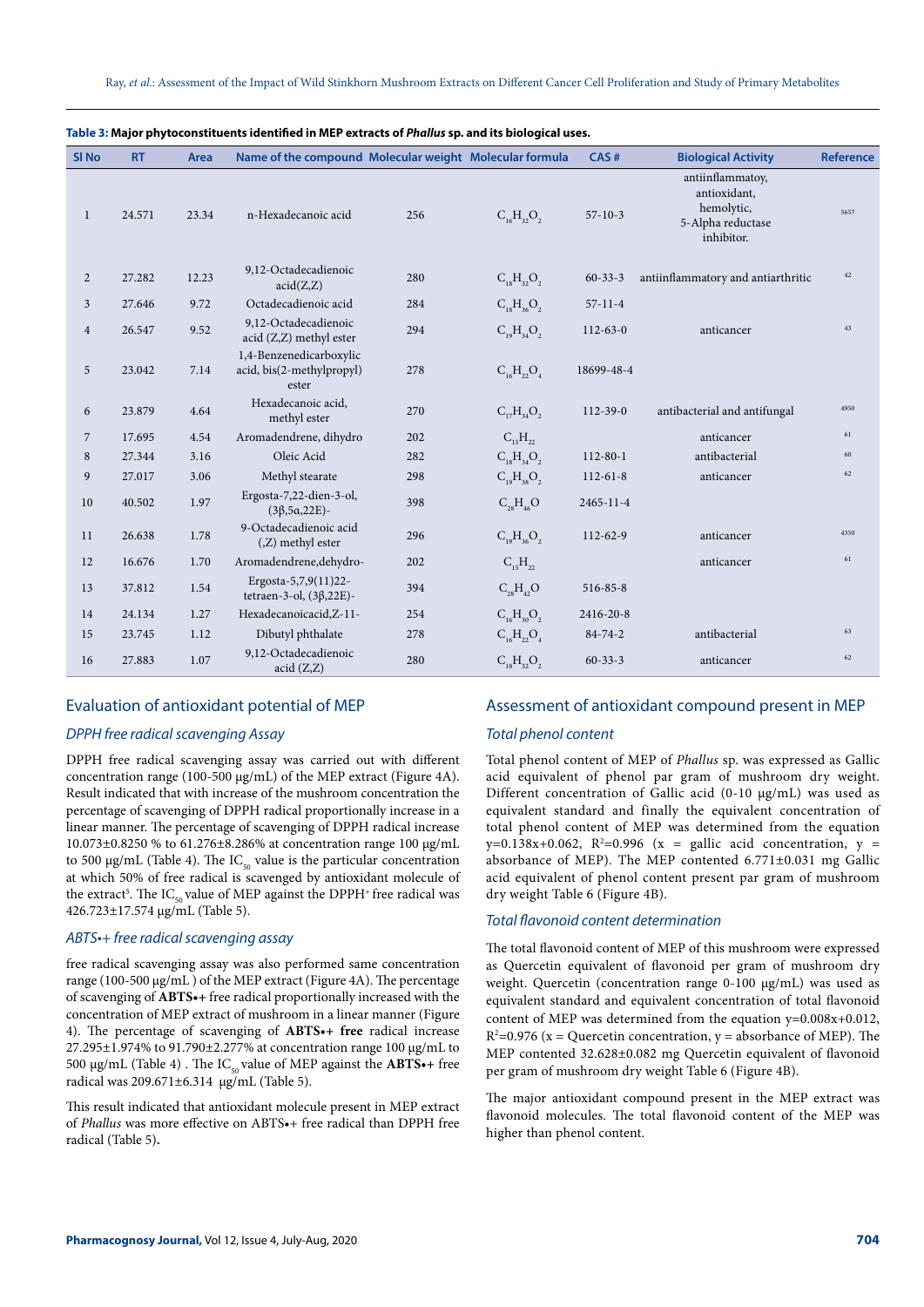**Table 4: Comparative analysis of the free radical scavenging potentiality of different concentration (100-500 µg/mL) of MEP extract on DPPH and ABTS•+ free radical. Results are the mean value of two independent experiments with standard deviation.**

| MEP (µq/mL) | (%) DPPH free radical | (%) ABTS · + free radical |
|-------------|-----------------------|---------------------------|
| 100         | $10.073 \pm 0.825$    | $27.294 + 1.973$          |
| 200         | $20.674 + 0.904$      | $50.893 \pm 3.993$        |
| 300         | $33.395 \pm 0.999$    | $69.085 \pm 6.993$        |
| 400         | $44.979 + 3.960$      | $84.145 \pm 0.813$        |
| 500         | $61.276 + 8.285$      | $91.790 \pm 2.276$        |

Table 5: Comparative analysis of IC<sub>50</sub> (µg/mL) values of MEP of *Phallus* sp. on DPPH and **ABTS•+free radical. Results are the mean value of two independent experiments with standard deviation.**

|                          | DPPH free radical $(\mu q/mL)$ | ABTS $\cdot$ + free radical ( $\mu$ g/mL) |
|--------------------------|--------------------------------|-------------------------------------------|
| $IC_{\epsilon_0}$ of MEP | $426.723 \pm 17.574$           | $209.671 + 6.314$                         |

**Table 6: Comparative analysis of antioxidant compound profile of MEP of Phallus sp. Results are the mean value of two independent experiments with standard deviation.**

| <b>Total Phenol Content</b>                      | <b>Total Flavonoid Content</b>                 |
|--------------------------------------------------|------------------------------------------------|
| (mg Gallic acid equivalent / gram of dry weight) | (mg Quercetin equivalent / gram of dry weight) |
| $6.771 \pm 0.031$                                | $32.628 \pm 0.082$                             |



DPPH and ABTS•+ free radical scavenging potential of MEP B) Comparative study of total phenol and flavonoid content of MEP.

# **DISCUSSION**

Both MEP and EAP extracts showed very appreciable anti-proliferative activity with IC<sub>50</sub> value against MCF-7 8.54 $\pm$ 2.81 µg/mL 35.27 $\pm$ 2.86 µg/mL respectively and negligible effect on normal PBMCs. Moderate activity of MEP and EAP on REH cell line and almost no antiproliferative effect were observed. Data taken together indicates the effectiveness of Phallus extract specifically on breast cancer. Different derivatives of ergosterol such as Ergosta-5,22-dien-3-ol,(3β,22E,24S)- ;Ergosta-5,7,9(11),22-tetraen-3-ol, (3β,22E);Ergosta-7,22-dien-3-ol, (3β,5α);3α-5-cyclo 5α-ergosta-6,8(14).22t-triene;Ergosta-7,22-dien-3 ol, (3β,5α,22E)-;Ergosta-5,7,9(11)22-tetraen-3-ol, (3β,22E)-were found on both of EAP and MEP extracts of this mushroom. Previous authors reported that ergosterol extracted from Amauroderma rude was very effective against human breast cancer cells MDA-MB-231, it upregulated expression of Foxo-3 which further down regulate several down-stream signaling molecules like Fas, FasL, BimL, and BimS thus further enhance apoptotic stimuli<sup>64</sup>. This observation also supports our findings. As GC data clearly indicate that MEP extract of the Phallus contained Ergosta-7,22-dien-3-ol, (3β,5α,22E)-(1.97%) and Ergosta-5,7,9(11)22-tetraen-3-ol (1.54%) which probably responsible molecule

for its high anti-proliferation activity. Several ergosterol derivatives of were also traced from EAP extract of Phallus. Probably ergosterol derivativs present in MEP extract was more potent than EAP extract with respect to its anticancer property.

Different sets of bioactive compounds were also found in both EAP and MEP extracts with various bioactive properties such as anti-bacterial, anti-fungal, anti-inflammatory, anti-diabetic etc. Among several conventional cancer treatments, chemotherapy is most frequently carried out to treat malignant cancer. Most of the chemotherapeutic drugs show a plethora of side effects. The most of the commonly used anticancer drugs, especially designed for targeting DNA molecule are associated with various adverse reactions such as excessive production of reactive oxygen species (ROS) and subsequent build up of oxidative stress. To allay these undesired side effects, antioxidants are used as an adjuvant in chemotherapy<sup>65</sup>. As the MEP extract of the Phallus sp. had shown very potent anticancer activity, the antioxidant potentiality of MEP was also evaluated.

Flavonoid and phenolic compounds are large groups of naturally occurring polyphenol compounds which depict the antioxidant profile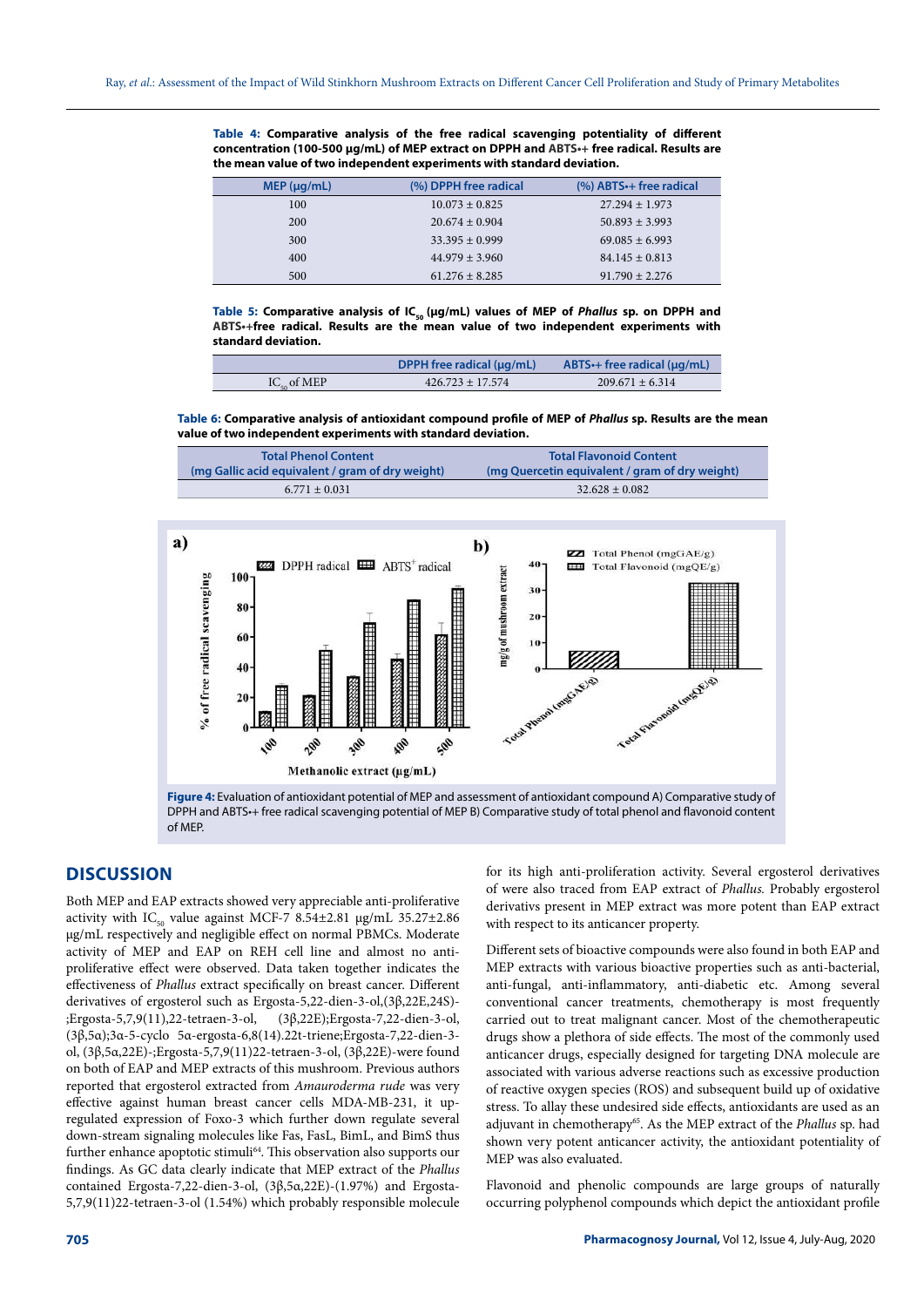of any biological mixtures. The MEP showed higher flavonoid content than phenol content. MEP also showed moderate antioxidant activity and very prominent impact on ABTS•+ free radical**.** So, MEP extract of Phallus may be selected as future safe alternative anticancer drug and potent antioxidant adjuvant for chemotherapy. So, MEP extract of Phallus sp. can be tapped to isolate and purify novel anticancer compound in future for development of anticancer drug and antioxidant adjuvant for chemotherapy.

# **CONCLUSION**

This wild mushroom Phallus sp. showed very promising antiproliferative activity on human breast cancer cell line MCF-7 followed by REH. Both extracts showed its effect specifically towards the cancer cells, irrespective of normal PBMC cells. ROS is generated due to oxidative stress, is very harmful for living system. Our study showed that methanolic extracts was very potent for quenching of the free radicals. Our study also showed that methanolic extract of this wild stinkhorn is very potent candidate for not only as a safe alternative anticancer drug but also an effective chemotherapeutic antioxidant adjuvant. Presence of various anticancer and antioxidant molecule were detected from GC-MS analysis, which also supports above conclusion. Different derivatives of ergosterol may be probable anticancer molecules. So, it can be concluded that the methanolic extract of this wild stinkhorn can be tapped to isolate and purify potent anticancer compound in future.

## **ACKNOWLEDGEMENT**

The authors are thankful to UGC-CAS programme at the Department of Botany, University of Calcutta for financial support. Authors also acknowledge IISER Kolkata for instrumental support.

## **CONFLICTS OF INTEREST**

The authors report no conflict of interest.

## **AUTHOR CONTRIBUTION**

Entire design of the experimental work was done by Prof. Santanu Paul. Amrita Pal and Ribhu Ray collected this mushroom. Molecular identification, extract preparation, phytochemical profiling study and antioxidant profiling was carried out by Ribhu Ray. Amrita Pal performed the cell viability assay. Prof. Santanu Paul and Ribhu Ray analysed data and wrote the manuscript. All authors approved the final manuscript.

#### **REFERENCES**

- Bray F, Ferlay J, Soerjomataram I, Siegel RL, Torre LA, Jemal A. Global cancer statistics 2018: GLOBOCAN estimates of incidence and mortality worldwide for 36 cancers in 185 countries. CA Cancer J Clin. 2018;68(6):394-424. doi:10.3322/caac.21492
- 2. Ferlay J, Colombet M, Soerjomataram I, et al. Estimating the global cancer incidence and mortality in 2018: GLOBOCAN sources and methods. Int J Cancer. 2019;144(8):1941-1953. doi:10.1002/ijc.31937
- 3. Siegel RL, Miller KD, Jemal A. Cancer statistics, 2020. CA Cancer J Clin. 2020;70(1):7-30. doi:10.3322/caac.21590
- 4. Smith RD, Mallath MK. of the Growing Burden of Cancer in India: From Antiquity to the 21Historyst Century. J Glob Oncol. 2019;(5):1-15. doi:10.1200/ JGO.19.00048
- 5. Pal A, Chouni A, Das A, Ray R, Paul S. Evaluation of Anti-proliferative Potential and Antioxidant Activity of a Wild Edible Mushroom Macrocybe crassa (Sacc.) Pegler and Lodge. Pharmacogn J. 2019;11(6s):1504-1510.
- 6. Das SK, Ladusingh L. Why is the inpatient cost of dying increasing in India? PLoS One. 2018;13(9):e0203454. https://doi.org/10.1371/journal.pone.0203454.
- 7. Kastor A, Mohanty SK. Disease-specific out-of-pocket and catastrophic health expenditure on hospitalization in India: Do Indian households face distress health financing? PLoS One. 2018;13(5):e0196106-e0196106. doi:10.1371/ journal.pone.0196106
- 8. Rajpal S, Kumar A, Joe W. Economic burden of cancer in India: Evidence from cross-sectional nationally representative household survey, 2014. PLoS One. 2018;13(2):e0193320-e0193320. doi:10.1371/journal.pone.0193320
- 9. Begg AC, Stewart FA, Vens C. Strategies to improve radiotherapy with targeted drugs. Nat Rev Cancer. 2011;11(4):239-253. doi:10.1038/nrc3007
- 10. Chen X. Protection of Normal Proliferating Cells Against Chemotherapy by Staurosporine-Mediated, Selective, and Reversible G1 Arrest. J Natl Cancer Inst. 2000;92(24):1999-2008. doi:10.1093/jnci/92.24.1999
- 11. Cheok CF. Protecting normal cells from the cytotoxicity of chemotherapy. Cell Cycle. 2012;11(12):2227-2228. doi:10.4161/cc.20961
- 12. Parida PK, Mahata B, Santra A, et al. Inhibition of cancer progression by a novel trans-stilbene derivative through disruption of microtubule dynamics, driving G2/M arrest, and p53-dependent apoptosis. Cell Death Dis. 2018;9(5). doi:10.1038/s41419-018-0476-2
- 13. Gąsecka M, Mleczek M, Siwulski M, Niedzielski P. Phenolic composition and antioxidant properties of Pleurotus ostreatus and Pleurotus eryngii enriched with selenium and zinc. Eur Food Res Technol. 2016;242(5):723-732. doi:10.1007/s00217-015-2580-1
- 14. Patel S, Goyal A. Recent developments in mushrooms as anti-cancer therapeutics: a review. 3 Biotech. 2012;2(1):1-15. doi:10.1007/s13205-011-0036- 2
- 15. Barros L, Baptista P, Estevinho LM, Ferreira ICFR. Bioactive properties of the medicinal mushroom Leucopaxillus giganteus mycelium obtained in the presence of different nitrogen sources. Food Chem. 2007;105(1):179-186. doi:10.1016/j.foodchem.2007.03.063
- 16. Sarikurkcu C, Tepe B, Yamac M. Evaluation of the antioxidant activity of four edible mushrooms from the Central Anatolia, Eskisehir - Turkey: Lactarius deterrimus, Suillus collitinus, Boletus edulis, Xerocomus chrysenteron. Bioresour Technol. 2008;99(14):6651-6655. doi:10.1016/j.biortech.2007.11.062
- 17. Wang Z, Luo D, Liang Z. Structure of polysaccharides from the fruiting body of Hericium erinaceus Pers. Carbohydr Polym. 2004;57(3):241-247. doi:10.1016/j. carbpol.2004.04.018
- 18. Kim HG, Yoon DH, Lee WH, et al. Phellinus linteus inhibits inflammatory mediators by suppressing redox-based NF-κB and MAPKs activation in lipopolysaccharide-induced RAW 264.7 macrophage. J Ethnopharmacol. 2007;114(3):307-315. doi:10.1016/j.jep.2007.08.011
- 19. Synytsya A, Míčková K, Synytsya A, et al. Glucans from fruit bodies of cultivated mushrooms Pleurotus ostreatus and Pleurotus eryngii: Structure and potential prebiotic activity. Carbohydr Polym. 2009;76(4):548-556. doi:10.1016/j. carbpol.2008.11.021
- 20. Gogoi G, Parkash V. Some New Records of Stinkhorns (Phallaceae) from Hollongapar Gibbon Wildlife Sanctuary, Assam, India. J Mycol. 2014;2014(Figure 1):1-8. doi:10.1155/2014/490847
- 21. Tuno N. Spore dispersal of Dictyophora fungi (Phallaceae) by flies. Ecol Res. 1998;13(1):7-15. doi:10.1046/j.1440-1703.1998.00241.x
- 22. Li H, Mortimer PE, Karunarathna SC, Xu J, Hyde KD. New species of Phallus from a subtropical forest in Xishuangbanna, China. Phytotaxa. 2014;163(2):91- 103. doi:10.11646/phytotaxa.163.2.3
- 23. Li H, Ma X, Mortimer PE, Karunarathna SC, Xu J, Hyde KD. Phallus haitangensis, a new species of stinkhorn from Yunnan province, China. Phytotaxa. 2016;280(2):116-128. doi:10.11646/phytotaxa.280.2.2
- 24. Desjardin DE, Perry BA. A new species of Phallus from São Tomé, Africa. Mycologia. 2009;101(4):545-547. doi:10.3852/08-166
- 25. Hemmes DE, Desjardin DE. Haw aiian Isl ands. 2009;2(January 2009):8-10.
- 26. Dash PK, Sahu DK, Sahoo S, Das R. Phallus indusiatus Vent. & Pers. (Basidiomycetes) - a new generic record for Eastern Ghats of India. J Threat Taxa. 2010;2(8):1096-1098. doi:10.11609/jott.o2305.1096-8
- 27. Sridhar KR, Karun NC. On the Basket Stinkhorn Mushroom Phallus merulinus (Phallaceae) in Mangalore, Karnataka, India. J Threat Taxa. 2013;5(5):3985-3988. doi:10.11609/jott.o3312.3985-8
- 28. Kour H, Yangdol R, Kumar S, Sharma YP. Three species of Phallus (Basidiomycota: Agaricomycetes: Phallaceae) from Jammu & Kashmir, India. J Threat Taxa. 2016;8(1):8403-8409. doi:10.11609/jott.2173.8.1.8403-8409
- 29. White TJ, Bruns T, Lee S, Taylor J. AMPLIFICATION AND DIRECT SEQUENCING OF FUNGAL RIBOSOMAL RNA GENES FOR PHYLOGENETICS. PCR Protoc. January 1990:315-322. doi:10.1016/B978-0-12-372180-8.50042-1
- 30. Gopal PK, Paul M, Paul S. Curcumin induces caspase mediated apoptosis in JURKAT cells by disrupting the redox balance. Asian Pacific J Cancer Prev. 2014;15(1):93-100. doi:10.7314/APJCP.2014.15.1.93
- 31. Sujarwo W, Keim AP. Chapter 27 Spondias pinnata (L. f.) Kurz. (Anacardiaceae): Profiles and Applications to Diabetes. In: Watson RR, Preedy VRBT-BF as DI for D (Second E, eds. Academic Press; 2019:395-405. doi:https://doi.org/10.1016/ B978-0-12-813822-9.00027-8
- 32. Hajra D, Paul S. Study of glucose uptake enhancing potential of fenugreek (Trigonella foenum graecum) leaves extract on 3T3 L1 cells line and evaluation of its antioxidant potential. Pharmacognosy Res. 2018;10(4):347-353. doi:10.4103/ pr.pr\_50\_18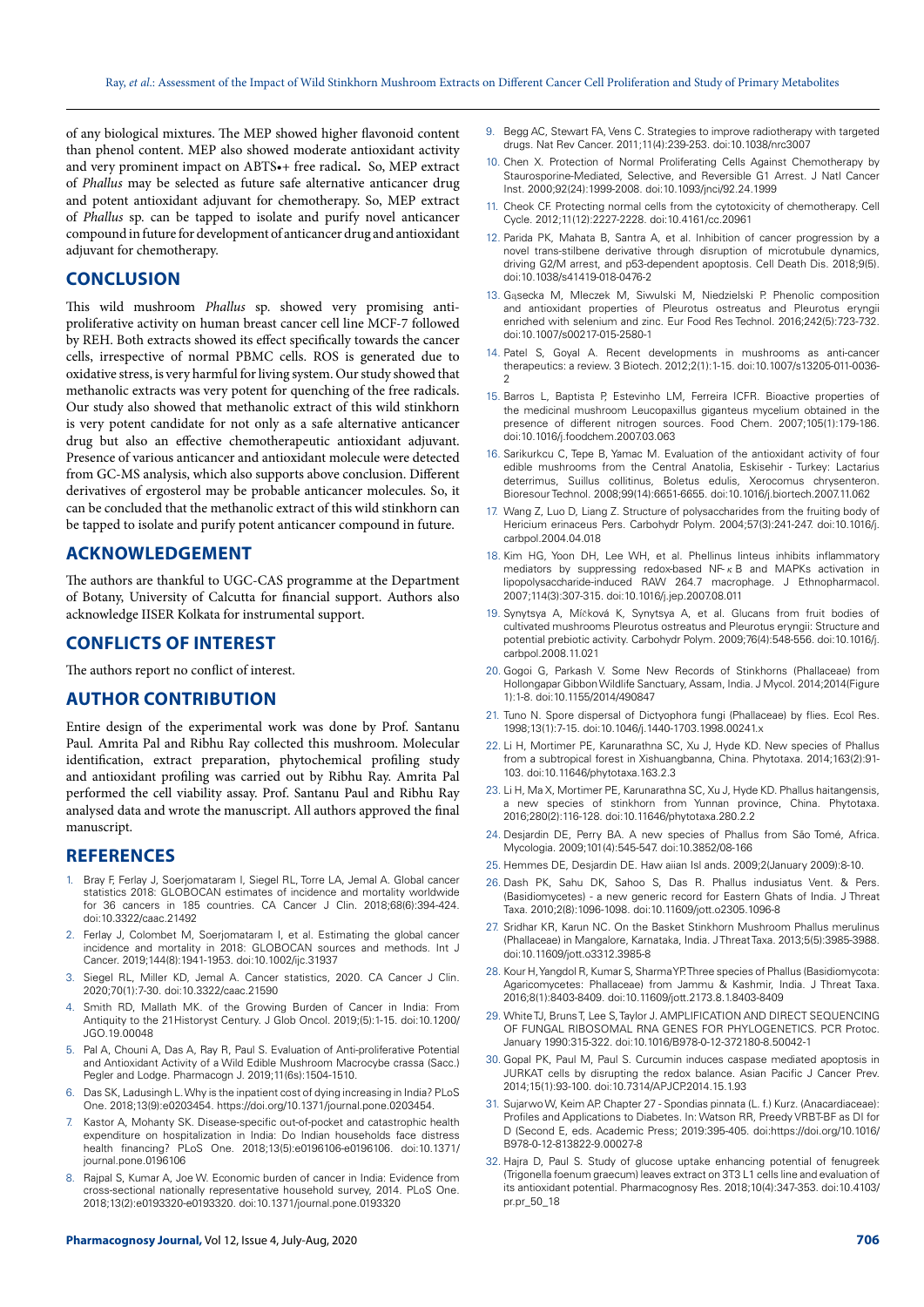- 33. Brand-Williams W, Cuvelier ME, Berset C. Use of a free radical method to evaluate antioxidant activity. LWT - Food Sci Technol. 1995;28(1):25-30. doi:https://doi.org/10.1016/S0023-6438(95)80008-5
- 34. Re R, Pellegrini N, Proteggente A, Pannala A, Yang M, Rice-Evans C. Antioxidant activity applying an improved ABTS radical cation decolorization assay. Free Radic Biol Med. 1999;26(9):1231-1237. doi:https://doi.org/10.1016/S0891- 5849(98)00315-3
- 35. Singleton VL, Orthofer R, Lamuela-Raventós RMBT-M in E. [14] Analysis of total phenols and other oxidation substrates and antioxidants by means of folin-ciocalteu reagent. In: Oxidants and Antioxidants Part A. Vol 299. Academic Press; 1999:152-178. doi:https://doi.org/10.1016/S0076-6879(99)99017-1
- 36. Mridha A, Nandi C, Pal R, Paul S. Studies on few fresh water green algal species reveals Spirogyra triplicata as the repository of high phenolic and flavonoid content exhibiting enhanced anti-oxidant property. ~ 1291 ~ J Pharmacogn Phytochem. 2017;6(4):1291-1297.
- 37. Singh V, Guizani N, Essa MM, Hakkim FL, Rahman MS. Comparative analysis of total phenolics, flavonoid content and antioxidant profile of different date varieties (Phoenix dactylifera L.) From Sultanate of Oman. Int Food Res J. 2012;19(3):1063-1070.
- 38. Gismondi A, Fanali F, Martínez Labarga JM, Caiola MG, Canini A. Crocus sativus L. Genomics and different DNA barcode applications. Plant Syst Evol. 2013;299(10):1859-1863. doi:10.1007/s00606-013-0841-7
- 39. Dentinger BTM, Didukh MY, Moncalvo J-M. Comparing COI and ITS as DNA Barcode Markers for Mushrooms and Allies (Agaricomycotina). PLoS One. 2011;6(9):e25081. https://doi.org/10.1371/journal.pone.0025081.
- 40. Khatua S, Acharya K. Influence of extraction parameters on physicochemical characters and antioxidant activity of water soluble polysaccharides from Macrocybe gigantea (Massee) Pegler & Lodge. J Food Sci Technol. 2016;53(4):1878-1888. doi:10.1007/s13197-015-2145-0
- 41. Byju K, Anuradha V, Vasundhara G, Nair SM, Kumar NC. In vitro and in silico studies on the anticancer and apoptosis-inducing activities of the sterols identified from the soft coral, subergorgia reticulata. Pharmacogn Mag. 2014;10(37):S65-S71. doi:10.4103/0973-1296.127345
- 42. Jones PJ. Functional foods More than just nutrition. Cmaj. 2002;166(12):1555- 1563.
- 43. Yu FR, Lian XZ, Guo HY, et al. Isolation and characterization of methyl esters and derivatives from Euphorbia kansui (Euphorbiaceae) and their inhibitory effects on the human SGC-7901 cells. J Pharm Pharm Sci. 2005;8(3):528-535.
- 44. Mai S, Ninga E, Cara M, Mukaj M. Determination of Chlorpyrifos Residues in Lettuce by GC MS/MS. Proc 4th Glob Virtual Conf. 2016;4:285-287. doi:10.18638/ gv.2016.4.1.762
- 45. Singh T, Wahla V. Gc–Ms Analysis of Antifungal Compounds Derived From Soil Actinobacteria. Int Res J Pharm. 2018;9(2):81-84. doi:10.7897/2230-8407.09232
- 46. Pan M, Lei Q, Zang N, Zhang H. A strategy based on GC-MS/MS, UPLC-MS/ MS and virtual molecular docking for analysis and prediction of bioactive compounds in Eucalyptus globulus leaves. Int J Mol Sci. 2019;20(16). doi:10.3390/ijms20163875
- 47. Vigushin DM, Poon GK, Boddy A, et al. Phase I and pharmacokinetic study of D-limonene in patients with advanced cancer. Cancer Chemother Pharmacol. 1998;42(2):111-117. doi:10.1007/s002800050793
- 48. Astudillo AM, Meana C, Guijas C, et al. Occurrence and biological activity of palmitoleic acid isomers in phagocytic cells. J Lipid Res. 2018;59(2):237-249. doi:10.1194/jlr.M079145
- 49. Chandrasekaran M, Senthilkumar A, Venkatesalu V. Antibacterial and antifungal efficacy of fatty acid methyl esters from the leaves of Sesuvium portulacastrum L. Eur Rev Med Pharmacol Sci. 2011;15(7):775-780.
- 50. Singh R, Chaturvedi P. Phytochemical Characterization of Rhizome, Fruit, Leaf and Callus of Rheum emodi Wall. using GC-MS. Pharmacogn J. 2019;11(3):617- 623. doi:10.5530/pj.2019.11.99
- 51. Yoon M-A, Jeong T-S, Park D-S, et al. Antioxidant Effects of Quinoline Alkaloids and 2,4-Di-tert-butylphenol Isolated from Scolopendra subspinipes. Biol Pharm Bull. 2006;29(4):735-739. doi:10.1248/bpb.29.735
- 52. Zhao F, Wang P, Lucardi RD, Su Z, Li S. Natural sources and bioactivities of 2,4-ditert-butylphenol and its analogs. Toxins (Basel). 2020;12(1):1-26. doi:10.3390/ toxins12010035
- 53. Varsha KK, Devendra L, Shilpa G, Priya S, Pandey A, Nampoothiri KM. 2,4-Ditert-butyl phenol as the antifungal, antioxidant bioactive purified from a newly isolated Lactococcus sp. Int J Food Microbiol. 2015;211:44-50. doi:https://doi. org/10.1016/j.ijfoodmicro.2015.06.025
- 54. Dinde A V, Lokhande PB, Mujawar HA. Essential Oil Extraction , Characterization and Anti microbial study of Cythocline purpurea from Konkan Region. 2017;11(5).
- 55. Farouk A, Ali H, Al-Khalifa AR, Mohsen M, Fikry R. Aroma volatile compounds of parsley cultivated in the Kingdom of Saudi Arabia and Egypt extracted by hydrodistillation and headspace solid-phase microextraction. Int J Food Prop. 2018;20(3):S2868-S2877. doi:10.1080/10942912.2017.1381707
- 56. Vasudevan, Dileep K V., Mandal PK, Karthe P, Sadasivan C, Haridas, MadathilkovilakathAparna U. Anti-Inflammatory Property of n-Hexadecanoic Acid: Structural Evidence and Kinetic Assessment. Chem Biol Drug Des. 2012;80(3):434-439. doi:10.1111/j.1747-0285.2012.01418.x
- 57. Kumar PP, Kumaravel S, Lalitha C. African journal of biochemistry research. African J Biochem Res . 2010;4(7):191-195. http://www.academicjournals.org/ journal/AJBR/article-abstract/743A94611519.
- 58. Madkour HMF, Ghareeb MA, Abdel-Aziz MS, et al. Gas chromatography-mass spectrometry analysis, antimicrobial, anticancer and antioxidant activities of n-hexane and methylene chloride extracts of Senna italica. J Appl Pharm Sci. 2017;7(6):023-032. doi:10.7324/JAPS.2017.70604
- 59. Priyanka S, Jayashree M, Shivani R, Anwesha S, Bhaskara Rao K V, I AE. Characterisation and identification of antibacterial compound from marine actinobacteria: In vitro and in silico analysis. J Infect Public Health. 2019;12(1):83- 89. doi:https://doi.org/10.1016/j.jiph.2018.09.005
- 60. Dilika F, Bremner PD, Meyer JJM. Antibacterial activity of linoleic and oleic acids isolated from Helichrysum pedunculatum: a plant used during circumcision rites. Fitoterapia. 2000;71(4):450-452. doi:https://doi.org/10.1016/S0367- 326X(00)00150-7
- 61. Chen Y, Zhou C, Ge Z, et al. Composition and potential anticancer activities of essential oils obtained from myrrh and frankincense. Oncol Lett. 2013;6(4):1140- 1146. doi:10.3892/ol.2013.1520
- 62. Ukwubile CA, Ahmed A, Katsayal UA, Ya'u J, Mejida S. GC–MS analysis of bioactive compounds from Melastomastrum capitatum (Vahl)Fern. leaf methanol extract: An anticancer plant. Sci African. 2019;3:10-17. doi:10.1016/j. sciaf.2019.e00059
- 63. Roy RN, Laskar S, Sen SK. Dibutyl phthalate, the bioactive compound produced by Streptomyces albidoflavus 321.2. Microbiol Res. 2006;161(2):121-126. doi:10.1016/j.micres.2005.06.007
- 64. Li X, Wu Q, Xie Y, et al. Ergosterol purified from medicinal mushroom Amauroderma rude inhibits cancer growth in vitro and in vivo by upregulating multiple tumor suppressors. Oncotarget. 2015;6(19):17832-17846. doi:10.18632/oncotarget.4026
- 65. Singh K, Bhori M, Kasu YA, Bhat G, Marar T. Antioxidants as precision weapons in war against cancer chemotherapy induced toxicity - Exploring the armoury of obscurity. Saudi Pharm J SPJ Off Publ Saudi Pharm Soc. 2018;26(2):177-190. doi:10.1016/j.jsps.2017.12.013